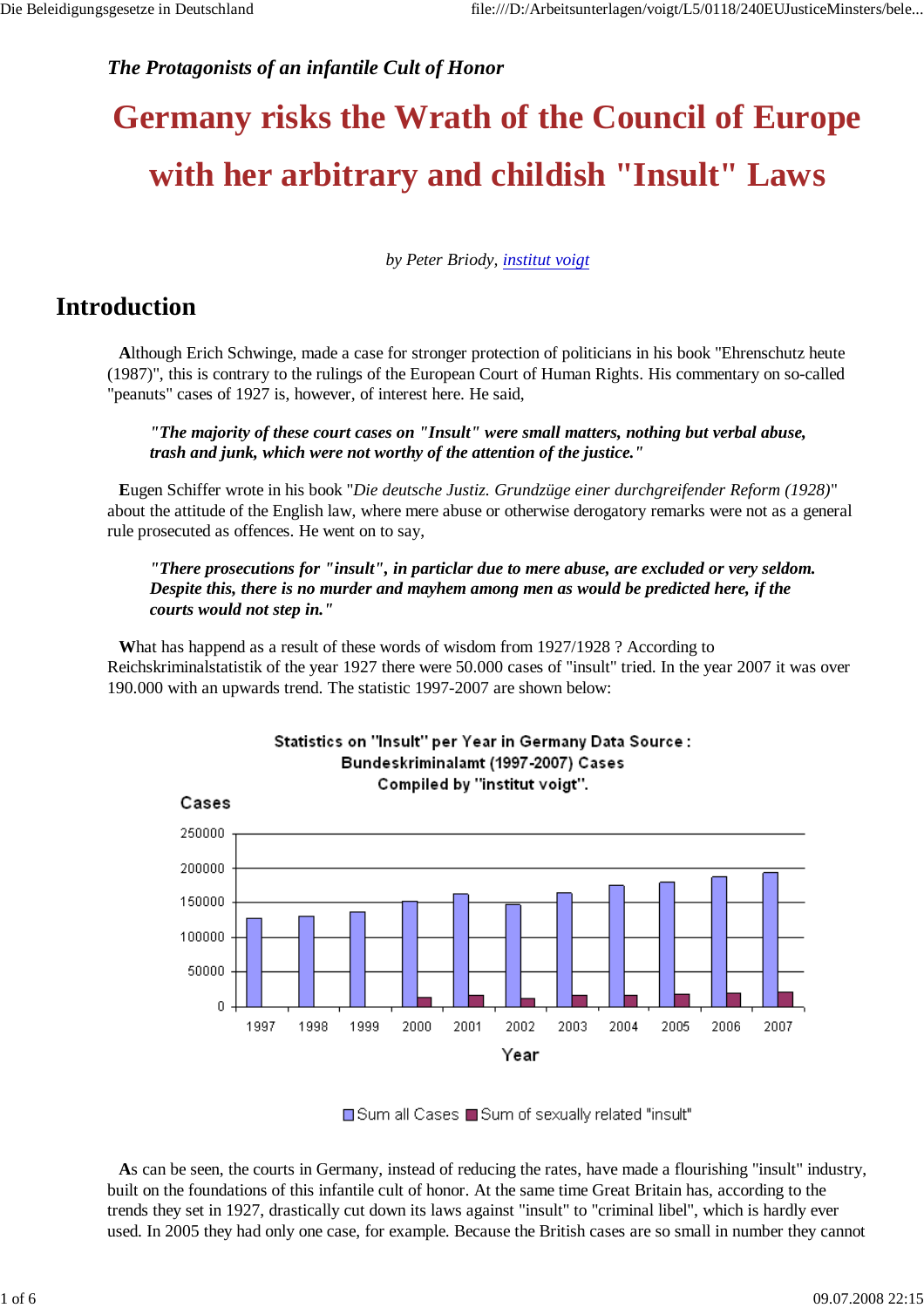be put in a comparative diagram - at least not with the German figures. They are placed instead in the following table.

| The "Criminal Libel" cases per Year in UK |      |     |      |      |      |      |      |      |
|-------------------------------------------|------|-----|------|------|------|------|------|------|
| 1997                                      | 1998 | 999 | 2000 | 2001 | 2002 | 2003 | 2004 | 2005 |
|                                           |      |     |      |      |      |      |      |      |

Germany maintains the following Paragraphs against "insult".

| Para  | Type                                                                                               | <b>Remarks</b>                                                                                                                                                |  |  |  |
|-------|----------------------------------------------------------------------------------------------------|---------------------------------------------------------------------------------------------------------------------------------------------------------------|--|--|--|
| §90   | Denigration of the<br>President of State                                                           |                                                                                                                                                               |  |  |  |
| §90a  | Denigration of the<br>State and its<br>Symbols                                                     | These paragraphs contain the<br>same ingredients of an offence<br>again Art. 301 of the Turkish                                                               |  |  |  |
| §90b  | Unconstitutional<br>denigration of the<br>Organs of the<br>Constitution                            | Criminal Law. Germany has<br>severely criticised Turkey for<br>this, which is being used as<br>one of the reasons for blocking<br>Turkey's entry into the EU. |  |  |  |
| \$185 | "insult"                                                                                           | "insult"                                                                                                                                                      |  |  |  |
| §186  | Defamation of<br>character                                                                         | No distinction between libel<br>and slander.                                                                                                                  |  |  |  |
| §187  | Defamation with<br>deliberate untruths                                                             | No distinction between libel<br>and slander.                                                                                                                  |  |  |  |
| \$188 | Political defamation<br>with increased<br>penalties for<br>offending against<br>paras 186 and 187. | This paragraph constitutes an<br>offence against the decisions of<br>the European Court of Human<br>Rights, which forbids this kind<br>of discrimination      |  |  |  |
| §189  | Denigration of the<br>dead.                                                                        |                                                                                                                                                               |  |  |  |
| \$190 | Defamation by<br>means of a<br>non-proven criminal<br>conviction.                                  |                                                                                                                                                               |  |  |  |
| §191  | Not used                                                                                           |                                                                                                                                                               |  |  |  |
| §192  | "insult" despite<br>proven facts.                                                                  |                                                                                                                                                               |  |  |  |
| §193  | Claim to defamation<br>by rightful interests.                                                      |                                                                                                                                                               |  |  |  |
| §194  | The Application for<br>a criminal<br>prosecution under<br>these paragraphs                         |                                                                                                                                                               |  |  |  |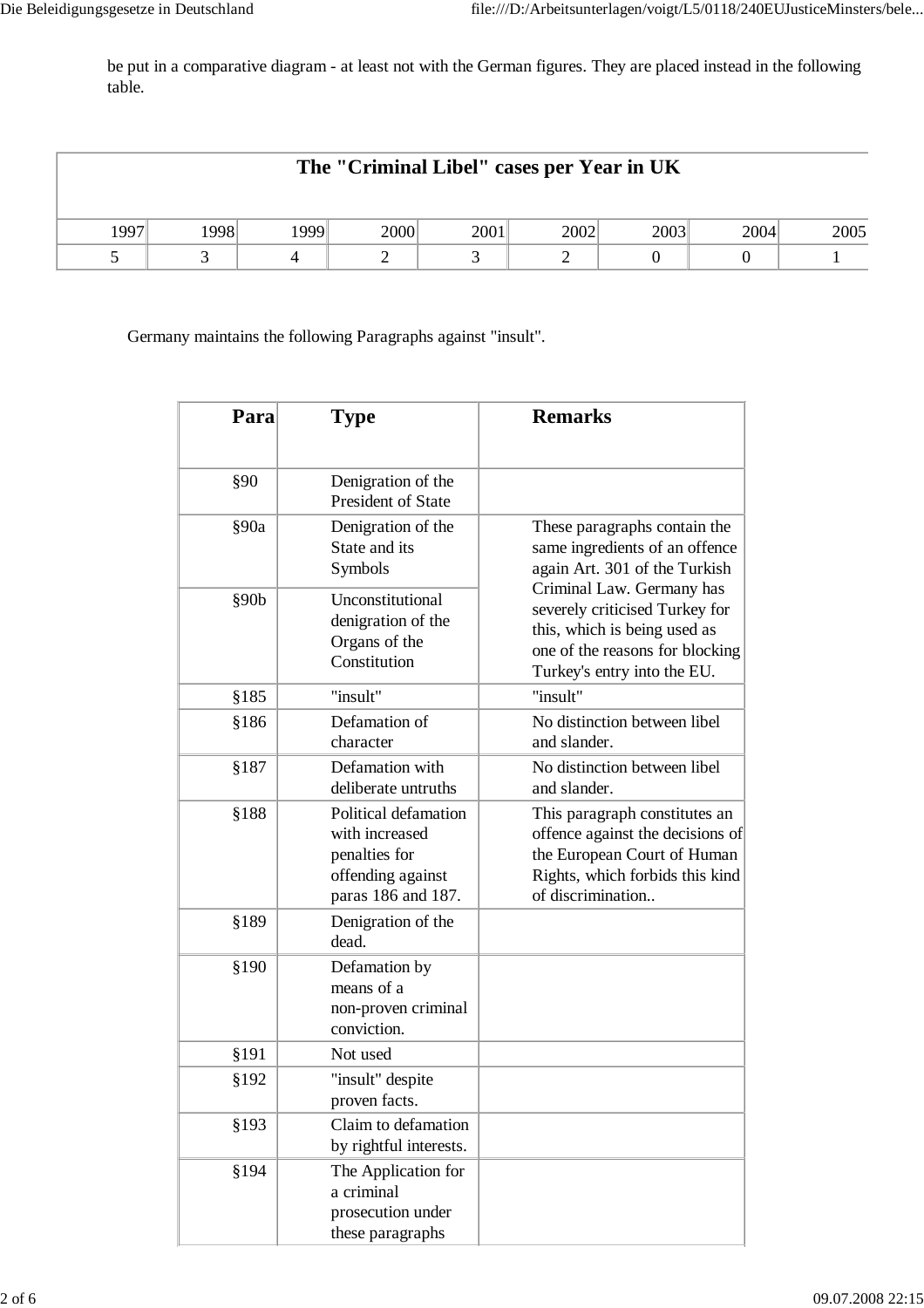| \$195 | Not used                             |  |
|-------|--------------------------------------|--|
| \$196 | Not used                             |  |
| §197  | Not used                             |  |
| \$198 | Not used                             |  |
| §199  | Exchange of verbal<br>abuse.         |  |
| \$200 | Proclamation of<br>court judgements. |  |

The memorandum of the Commission on Security and Cooperation in Europe volume 35 No 12 of May 24, 2002 contains the following statement:

#### *"Criminal defamation and "insult" laws are often defended as necessary to prevent alleged abuses of freedom of expression. They are not, however, consistent with OSCE norms and their use constitutes an infringement on the fundamental right to free speech".*

Germany not only holds and cherishes such laws, but also drives them, in their application, to excess. This infantile cult of honor is symptomatic of a backward state and of the immaturity of its stateswomen and statesmen.

## *The Significance for the Citizen.*

,,**W**hy should laws, which were considered in 1927 - quite rightly - to be a waste of time, be driven with such ferocity in 2005 ? The answer lies perhaps in the letter, which Attorney X wrote on 11.01.2001. A relevant extract is set out below:

*"According to the jurisdiction of the Supreme Constitutional Court, just about anything goes. On could even say critically, that good taste and decency are being sacrificed, in the interests of freedom of expression, artistic effect and that sort of thing. However, this has to be, if dictatorship and censorship are to be avoided."*

*According to the jurisdiction of the lower courts, from magistrates', district and regional courts up to the Federal Court, the citizen catches it in the neck as soon as he expresses an opinion forcefully. These courts do not care, what the Supreme Constitutional Court's jurisdiction says.*

*These courts know that access to the Supreme Constitutional Court is practically barred for the normal citizen. There is generally a wait of more than 5 years until a hearing can take place.*

**,,W**hat Attorney X is saying, is that in the majority of cases of "insult", justice is regularly perverted by the lower courts. ( In case this can be proved, German judges can generally - uniquely in the world - plead "Rechtsblindheit"- legal blindness - or even "perversion by oversight" ). Such cases generally do not come before court, making perversion of justice the near perfect crime in Germany.

The laws on "insult" can be very useful for irregular elements in the administration, justice and industry for the purpose of entrapping a citizen, who has his own views on their doings. As soon as he reacts to a provocation with a forceful expression, then they have him. In a "pervertable" justice that is all that is necessary to settle matters to the satisfaction of everyone, except, of course, the victim.

## *The Case of Helmut Palmer*

Helmut Palmer, who died in 2004, was of mixed Aryan and Jewish parentage. He had to put up with the taunts of his contemporaries as a child and this could have influenced his attitude to the procedures of the authorities in which he saw the still present Nazi mentality. At least in the matter "insult" it would be possible to say that he was right. The following diagram shows Palmer's convictions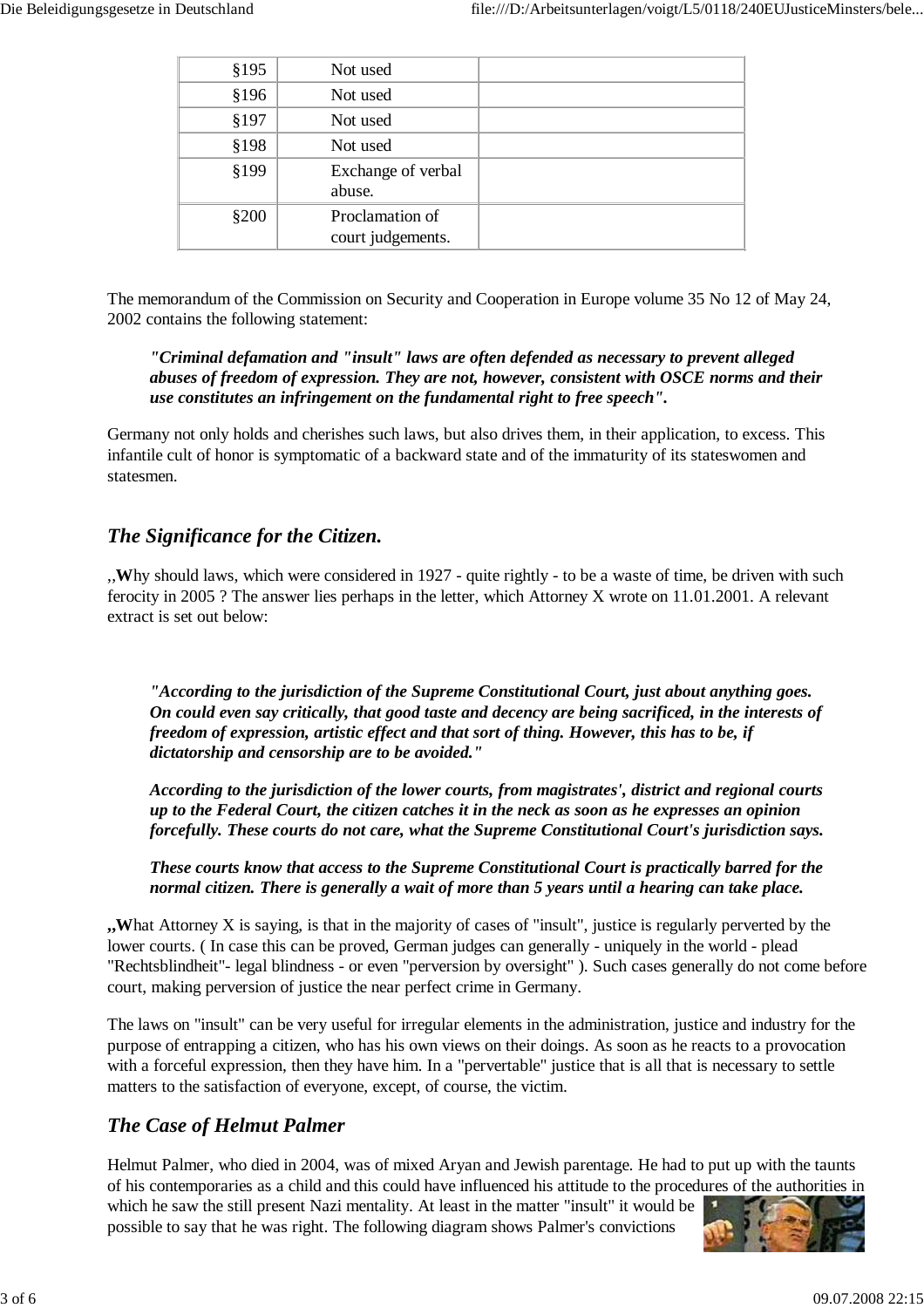for "insult"





**,,I**t is of interest that Mr. Palmer was imprisoned three times for these offences. In one case the paragraph prescribing stiffer penalties for "insult" of people in political life was used against him, although a ruling by the European Court of Human Rights makes this illegal.

## *Dr. Michael Naumann*



Dr. Michael Nauman is a former Minister of Culture and Media in the government under Gerhard Schröder. Up to 2004 he was the Chief Editor of "Zeit", the weekly newspaper. At the time of writing, Naumann commands a clear majority in his party (SPD) for the Hamburg State Election in 2008.

In 2004 Naumann had to pay EUR 9000 for "insulting" the Berlin Attorney-General Dr. Hansjürgen Karge in a hosted television show (NTV). Now Karge is a controversial figure who, according to the respected journalist and former prosecutor Heribert Prantl, once said that there would be "not enough arrests" and that "in the justice there would be

too much talking". On taking office, he compared himself to the "captain of a battle cruiser" who would cut his way through "the expert evidence circus". Probably with such talk in mind, the Senate decided on 29. Aug. 2002 to relieve Karge of his duties. Karge, however, fought the decision before the administrative court and won on a technicality. ( With effect from 31. May 2006 he finally retired ).

With this background in mind, Dr. Naumann referred to Karge as "durchgeknallt" ( = wacky) during the interview. Karge filed criminal charges and the courts of Berlin, apparently with nothing better to do, than to wipe the tears from the Attorney-General's eyes, prosecuted Naumann. The irony of the story is, that before the trial Dr. Karge was virtually unknown outside Berlin, but after it, everyone throughout the republic knew what kind of an Attorney-General Naumann had been talking about.

#### *Dissident Attorney Claus Plantiko*



**I**n the case of the dissident attorney, Claus Plantiko - if you believe how the press interprets it - he insulted judges in court ("Richterbeleidigung"). There is, however, no such offence in German law: Judges do not have any special protection against "insult". As in most other countries disruptive behavior before court is punishable.

Mr. Plantiko is campaigning for the partitioning of the judicial and the executive power, with judges being elected for life by popular vote. This he sees as a safeguard for judicial independence. For this purpose, he uses court hearings to point out the failings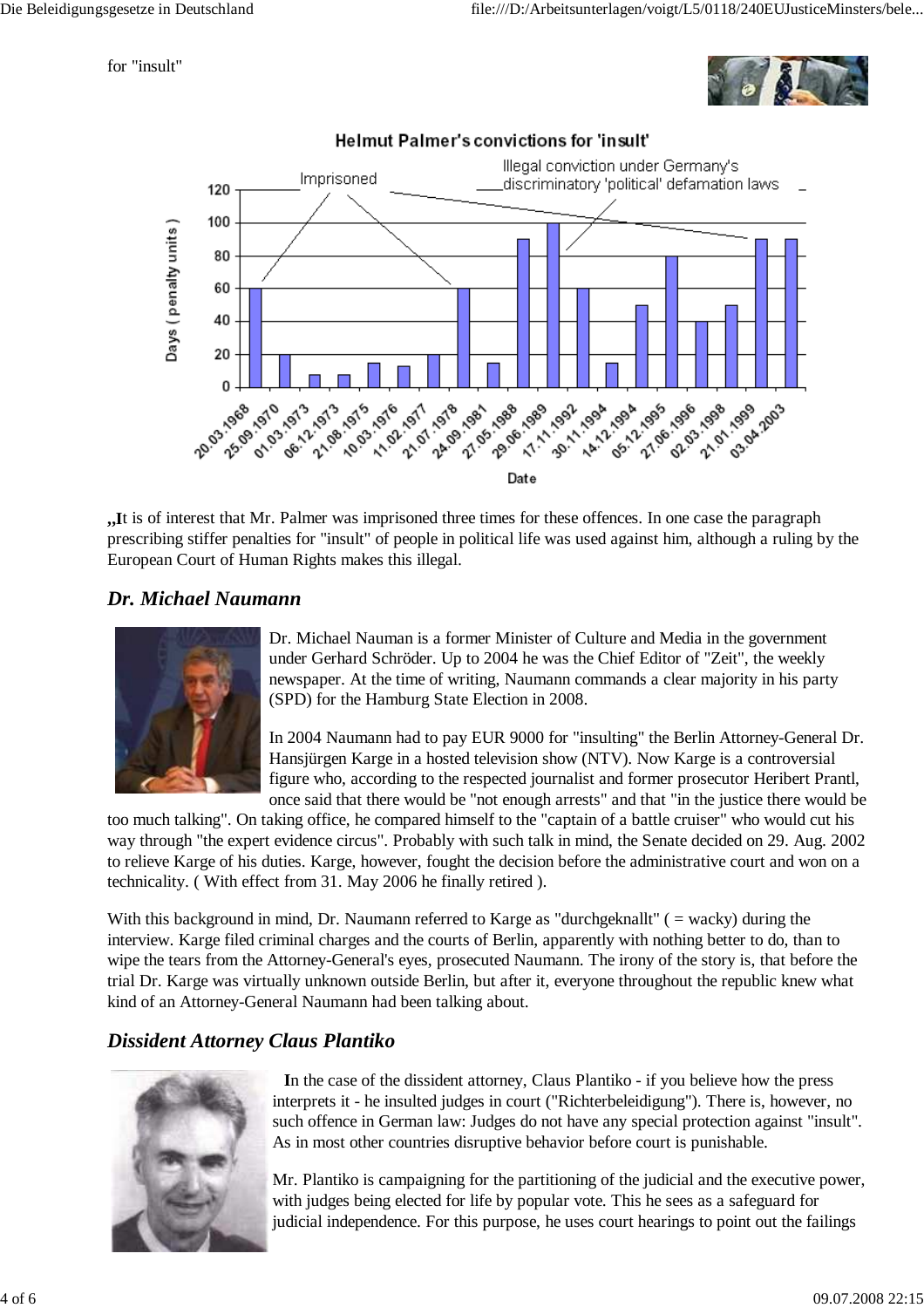of the present party quota system for the election of judges and the resulting influence on judiciaries. Occasionally, he uses quite drastic comparisons to make his point, which the Justice authorities seize upon to discipline him. For this purpose, disruptive behavior would be difficult to prove and the resulting scale of available punishments would, in any case, be seen as inadequate. As a result they use the old German "evergreen" and charge him with "insult" - The lower courts can always find the ingredients of an offence, whether this is legal or not..

A principle attached to the infantile cult of honor has it, "I am indignant, therefore, the man must be punished for what he is saying". If you have the right connections you do not actually have to produce evidence in support of this: German courts will always oblige - if necessary, with perversion of justice. If you are lucky, you can suitably intimidate the "insulter", so that he will not turn to the higher courts. The least you can do is perform "injustice by sampling" and wait. By the time that the case has been through all the necessary stages up to a hearing by the Supreme Constitutional Court - about 5 years - all kinds of things can happen: E.g the victim could give up, could collect another string of convictions or could be interned in a psychiatric hospital. At the moment, all kinds of attempts are being made to drag Plantiko to a psychiatric specialist, so that he can be struck off the list of attorneys.



**P**lantiko's convictions for "insult" since 2003 can be seen in the above curves. The last punishment of 300 day's pay, was on 08.12.2006 - it should be noted that 90 days are sufficient for the entry of a conviction in criminal records. This last case was the subject of an appeal procedure before the District Court in Bonn on 09.03.2007. It was, as is frequently the case in Germany, a very primitive affair. There was the by now traditional disrobing of Plantiko ( which he says is illegal ) as he was not supposed to have been there in his capacity as an attorney, as German courts see it. As he opened his mouth to say that he had applications to make, the judge, named Eugen Schwill, a chairman of the court, said that no applications would be allowed and that the defendant should sit down. Schwill read from the files and rebuked Plantiko for several "insults" in previous cases. *He also rebuked Plantiko for attacking the justice structure. In Germany this would be the best, as the number of files lying here on the desk would prove. Anyone seeking justice in Germany would find more Laws and ways to a solution, than in any other country.* (Ed: One must only read the foregoing paragraphs to contradict this assertion. The Author, as a foreigner, has experienced much better quality of justice in other countries.)

In the discussion on Judge Fühling ( previous case ), the defence recapitulated that Plantiko had begun a sentence, *"The parallels to the special courts of Stalin and Hitler ..."*, which Fühling had cut off, confiscated the script, which Plantiko had been using and had read and recorded it for himself. Attorney Plantiko stated that a witness from the public gallery, who was present, could confirm this in evidence. *"The court will decide, which witnesses to call"* said Schwill and did not call the witness. (Ed. Certainly what Schwill said was right, but only after examining the witness for his suitability, which he neglected to do.)

Now Plantiko sensed that Schwill wanted to put im in prison ( a fact, which Schwill later confirmed ), so he